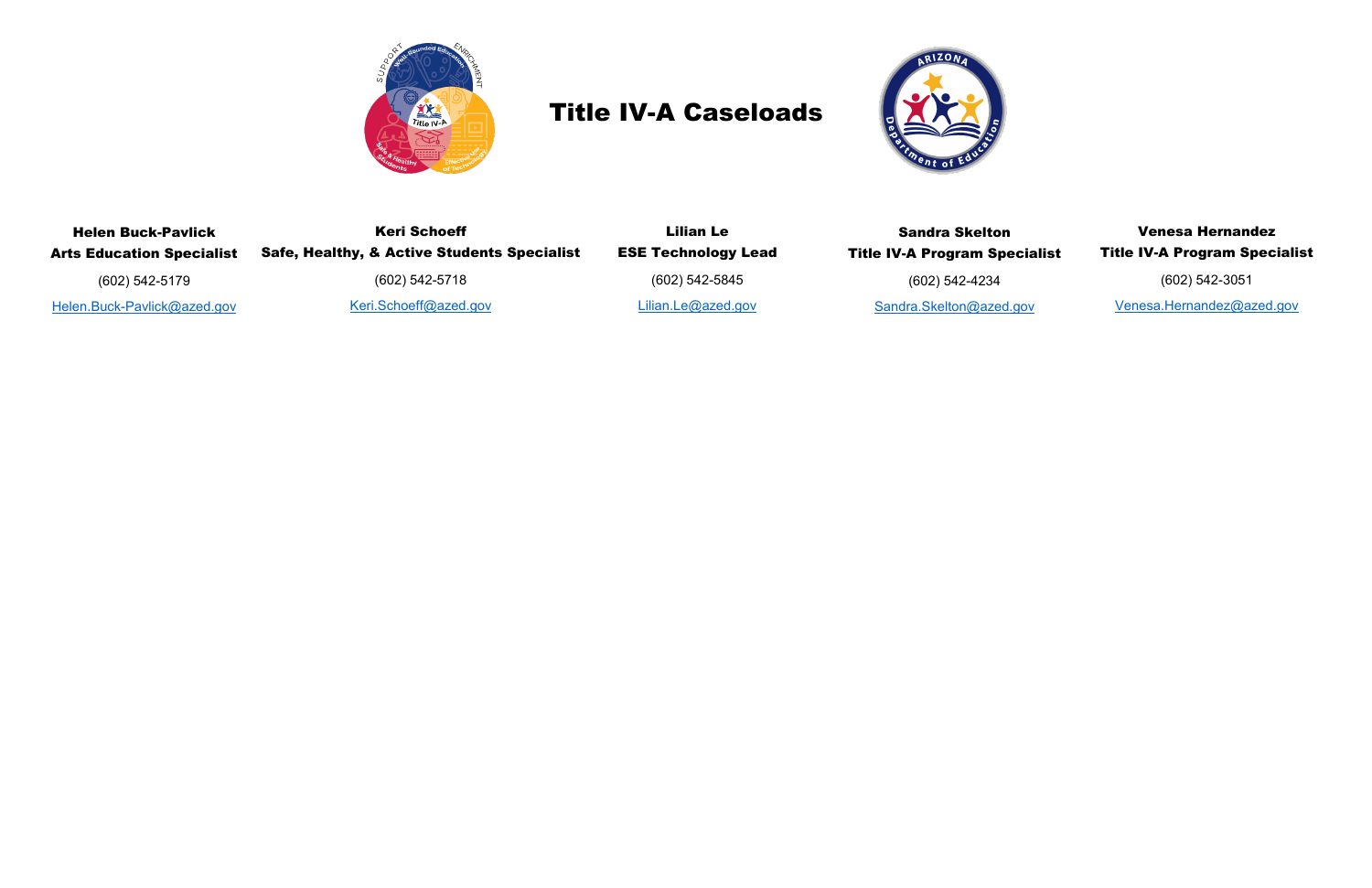### Helen Buck-Pavlick Arts Education Specialist

(602) 542-5179 [Helen.Buck-Pavlick@azed.gov](#page-0-0) 

<span id="page-1-0"></span>

| <b>Ash Creek Elementary District</b>             | 20453000  |
|--------------------------------------------------|-----------|
| <b>Avondale Elementary District</b>              | 70444000  |
| Baboquivari Unified School District #40          | 100240000 |
| <b>Ball Charter Schools (Dobson)</b>             | 78988000  |
| <b>Ball Charter Schools (Hearn)</b>              | 78987000  |
| <b>Ball Charter Schools (Val Vista)</b>          | 78586000  |
| <b>Catalina Foothills Unified District</b>       | 100216000 |
| <b>Chinle Unified District</b>                   | 10224000  |
| <b>Cochise Community Development Corporation</b> | 28701000  |
| <b>Colorado City Unified District</b>            | 80214000  |
| <b>Colorado River Union High School District</b> | 80502000  |
| <b>Continental Elementary District</b>           | 100339000 |
| <b>Crane Elementary District</b>                 | 140413000 |
| Desert Star Community School, Inc.               | 138714000 |
| <b>EAGLE College Prep Harmony, LLC</b>           | 78202000  |
| <b>EAGLE College Prep Maryvale, LLC</b>          | 78222000  |
| EAGLE College Prep Mesa, LLC.                    | 78223000  |
| <b>EAGLE South Mountain Charter, Inc.</b>        | 78541000  |
| E-Institute Charter Schools, Inc.                | 78911000  |
| Fit Kids, Inc. dba Champion Schools              | 78785000  |
| Freedom Academy, Inc.                            | 78528000  |
| <b>Ha:san Educational Services</b>               | 108726000 |
| Harvest Power Community Development Group, Inc.  | 148760000 |
| Institute for Transformative Education, Inc.     | 108735000 |
| <b>Isaac Elementary District</b>                 | 70405000  |
| <b>Kirkland Elementary District</b>              | 130323000 |
| <b>LEAD Charter Schools</b>                      | 78968000  |
| Leading Edge Academy Queen Creek                 | 78101000  |
| <b>Litchfield Elementary District</b>            | 70479000  |
| Mary C O'Brien Accommodation District            | 110100000 |
| <b>Miami Unified District</b>                    | 40240000  |
| Montessori Academy, Inc.                         | 78977000  |
| <b>Murphy Elementary District</b>                | 70421000  |
| <b>Naco Elementary District</b>                  | 20323000  |
| <b>Nadaburg Unified School District</b>          | 70381000  |
| Nosotros, Inc                                    | 108707000 |
| Omega Alpha Academy                              | 28751000  |

| <b>Oracle Elementary District</b>                                                                                                                                   |
|---------------------------------------------------------------------------------------------------------------------------------------------------------------------|
| PACE Preparatory Academy, Inc.                                                                                                                                      |
| Pensar Academy                                                                                                                                                      |
| Phoenix Advantage Charter School, Inc.                                                                                                                              |
| <b>Phoenix International Academy</b>                                                                                                                                |
| Portable Practical Educational Preparation, Inc.<br>(PPEP, Inc.)<br>Portable Practical Educational Preparation, Inc.<br>(PPEP, Inc.)<br><b>Ray Unified District</b> |
| <b>Red Rock Elementary District</b>                                                                                                                                 |
| <b>Research Based Education Corporation</b>                                                                                                                         |
| <b>Riverside Elementary District</b>                                                                                                                                |
| <b>Roosevelt Elementary District</b>                                                                                                                                |
| <b>Santa Cruz Elementary District</b>                                                                                                                               |
| <b>Scottsdale Unified District</b>                                                                                                                                  |
| <b>Snowflake Unified District</b>                                                                                                                                   |
| Southgate Academy, Inc.                                                                                                                                             |
| <b>St David Unified District</b>                                                                                                                                    |
| <b>Strength Building Partners</b>                                                                                                                                   |
| <b>Tolleson Union High School District</b>                                                                                                                          |
| <b>Triumphant Learning Center</b>                                                                                                                                   |
| Tuba City Unified School District #15                                                                                                                               |
| <b>Union Elementary District</b>                                                                                                                                    |
| <b>Vail Unified District</b>                                                                                                                                        |
| <b>Valley Union High School District</b>                                                                                                                            |
| West Valley Arts and Technology Academy, Inc.                                                                                                                       |
| Western School of Science and Technology, Inc.                                                                                                                      |
| Young Scholars Academy Charter School Corp.                                                                                                                         |
|                                                                                                                                                                     |

[Return to Menu](#page-0-0)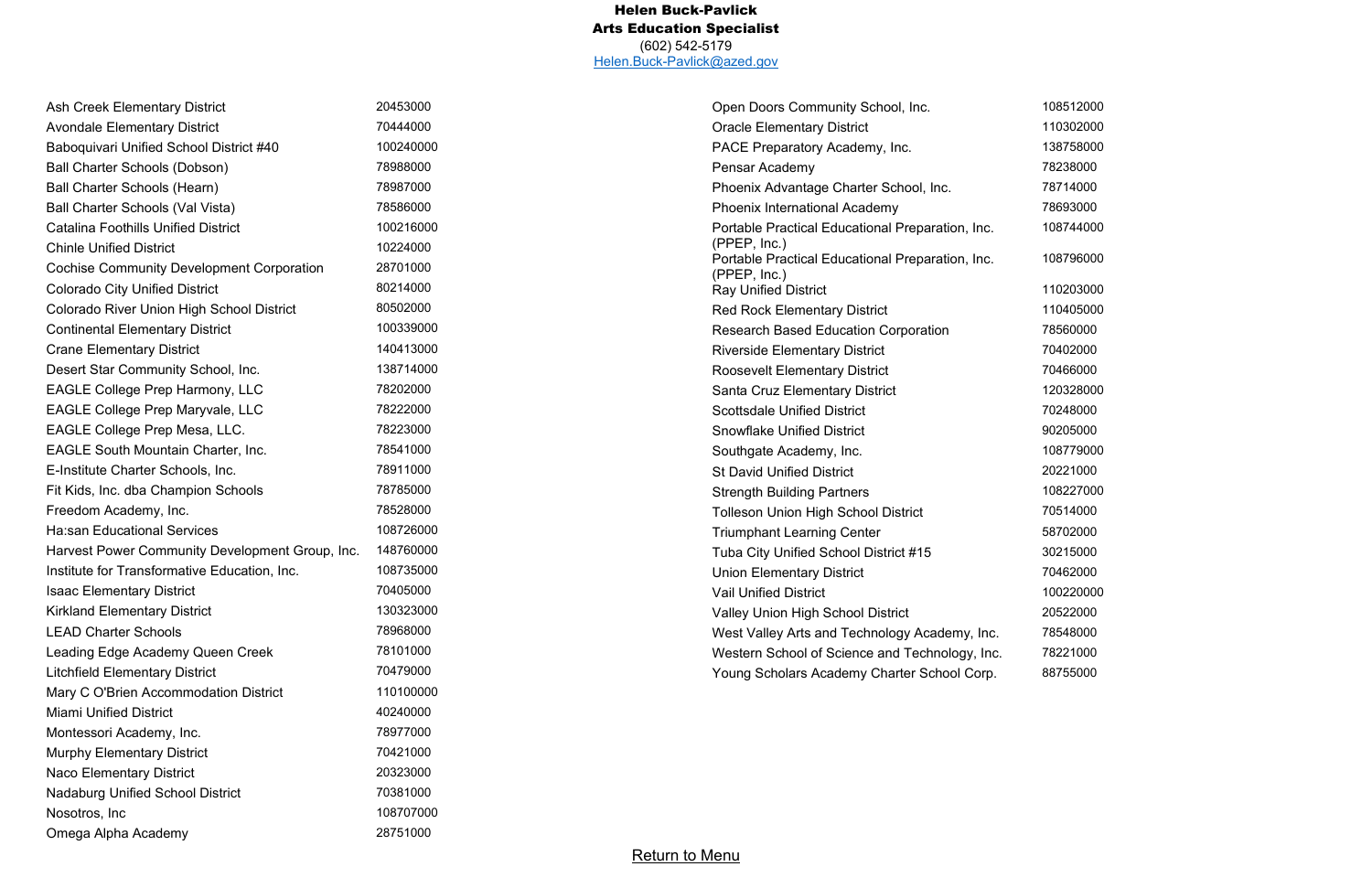# Keri Schoeff Title IV -A Safe, Healthy, & Active Specialist

(602) 771 -5718

Keri.Schoeff@azed.gov

<span id="page-2-0"></span>

| <b>Accelerated Elementary and Secondary Schools</b>          | 108767000 | Hayden-Winkelman Unified District 41                                  | 40241000  |
|--------------------------------------------------------------|-----------|-----------------------------------------------------------------------|-----------|
| <b>All Aboard Charter School</b>                             | 78967000  | Hirsch Academy A Challenge Foundation                                 | 78204000  |
| <b>Altar Valley Elementary District</b>                      | 100351000 | Integrated Education Foundation, Inc.                                 | 78616000  |
| American Heritage Academy (Edkey Group)                      | 138754000 | <b>Lake Havasu Unified District</b>                                   | 80201000  |
| <b>Amphitheater Unified District</b>                         | 100210000 | <b>Littlefield Unified District</b>                                   | 80209000  |
| <b>ARCHES Academy</b>                                        | 118721000 | <b>Mayer Unified School District</b>                                  | 130243000 |
| <b>BASIS Schools, Inc.</b>                                   | 78282000  | MCCCD on behalf of Phoenix College Preparatory                        | 78743000  |
| <b>Blue Ridge Unified School District No. 32</b>             | 90232000  | Academy                                                               |           |
| Calibre Academy                                              | 78909000  | <b>McNeal Elementary District</b>                                     | 20355000  |
| <b>Career Success Schools</b>                                | 78524000  | <b>Mesa Unified District</b>                                          | 70204000  |
| <b>Cave Creek Unified District</b>                           | 70293000  | <b>Midtown Primary School</b>                                         | 78976000  |
| Cholla Academy                                               | 78995000  | <b>Mingus Springs Charter School</b>                                  | 138712000 |
| <b>Clarkdale-Jerome Elementary District</b>                  | 130403000 | Mingus Union High School District                                     | 130504000 |
| <b>Congress Elementary District</b>                          | 130317000 | <b>Mohave Valley Elementary District</b>                              | 80416000  |
| <b>CPLC Community Schools</b>                                | 78608000  | Montessori Day Public Schools Chartered, Inc.                         | 78758000  |
| <b>CPLC Community Schools dba Hiaki High School</b>          | 108505000 | <b>Morenci Unified District</b>                                       | 60218000  |
| <b>CPLC Community Schools dba Toltecalli High</b>            | 108793000 | <b>Morristown Elementary District</b>                                 | 70375000  |
| School                                                       |           | Mountain Oak Charter School, Inc.                                     | 138768000 |
| <b>Discovery Plus Academy</b>                                | 58703000  | Paragon Management, Inc.                                              | 78912000  |
| <b>Douglas Unified District</b>                              | 20227000  | Pathways In Education-Arizona, Inc.                                   | 78216000  |
| Edkey, Inc. - Arizona Conservatory for Arts and<br>Academics | 78971000  | <b>Payson Unified District</b>                                        | 40210000  |
| Edkey, Inc. - Pathfinder Academy                             | 78742000  | <b>Pima Prevention Partnership</b>                                    | 108507000 |
| Edkey, Inc. - Redwood Academy                                | 78740000  | Pima Prevention Partnership dba Pima Partnership<br>Academy           | 108799000 |
| Edkey, Inc. - Sequoia Charter School                         | 78915000  | Pima Prevention Partnership dba Pima Partnership                      | 108711000 |
| Edkey, Inc. - Sequoia Choice Schools                         | 78705000  | School, The                                                           |           |
| Edkey, Inc. - Sequoia Pathway Academy                        | 78246000  | <b>Pima Unified District</b>                                          | 50206000  |
| Edkey, Inc. - Sequoia Ranch School                           | 138705000 | <b>Prescott Unified District</b>                                      | 130201000 |
| Edkey, Inc. - Sequoia Village School                         | 78917000  | <b>Prescott Valley Charter School</b>                                 | 78516000  |
| <b>Fowler Elementary District</b>                            | 70445000  | <b>Queen Creek Unified District</b>                                   | 70295000  |
| Franklin Phonetic Primary School, Inc.                       | 78263000  | <b>Sacaton Elementary District</b>                                    | 110418000 |
| Franklin Phonetic Primary School, Inc.                       | 138751000 | <b>Saddle Mountain Unified School District</b>                        | 70290000  |
| Fredonia-Moccasin Unified District                           | 30206000  | Sage Academy, Inc.                                                    | 78688000  |
| <b>Gadsden Elementary District</b>                           | 140432000 | Santa Cruz Valley Unified District                                    | 120235000 |
| <b>Ganado Unified School District</b>                        | 10220000  | Santa Cruz Valley Union High School District                          | 110540000 |
| <b>Gila Bend Unified District</b>                            | 70224000  | <b>Scholars Academy Sunnyslope</b>                                    | 78624000  |
| <b>Gilbert Unified District</b>                              |           |                                                                       | 130209000 |
|                                                              | 70241000  | Sedona-Oak Creek JUSD #9<br>Shonto Governing Board of Education, Inc. | 98746000  |

# [Return to Menu](#page-0-0)

Sierra Vista Unified District 20268000 Solomon Elementary District **60305000** 50305000 Somerset Academy Arizona, Inc. 78622000 Tempe School District 70403000 Tonto Basin Elementary District **ACCO** 40333000 Window Rock Unified District 10208000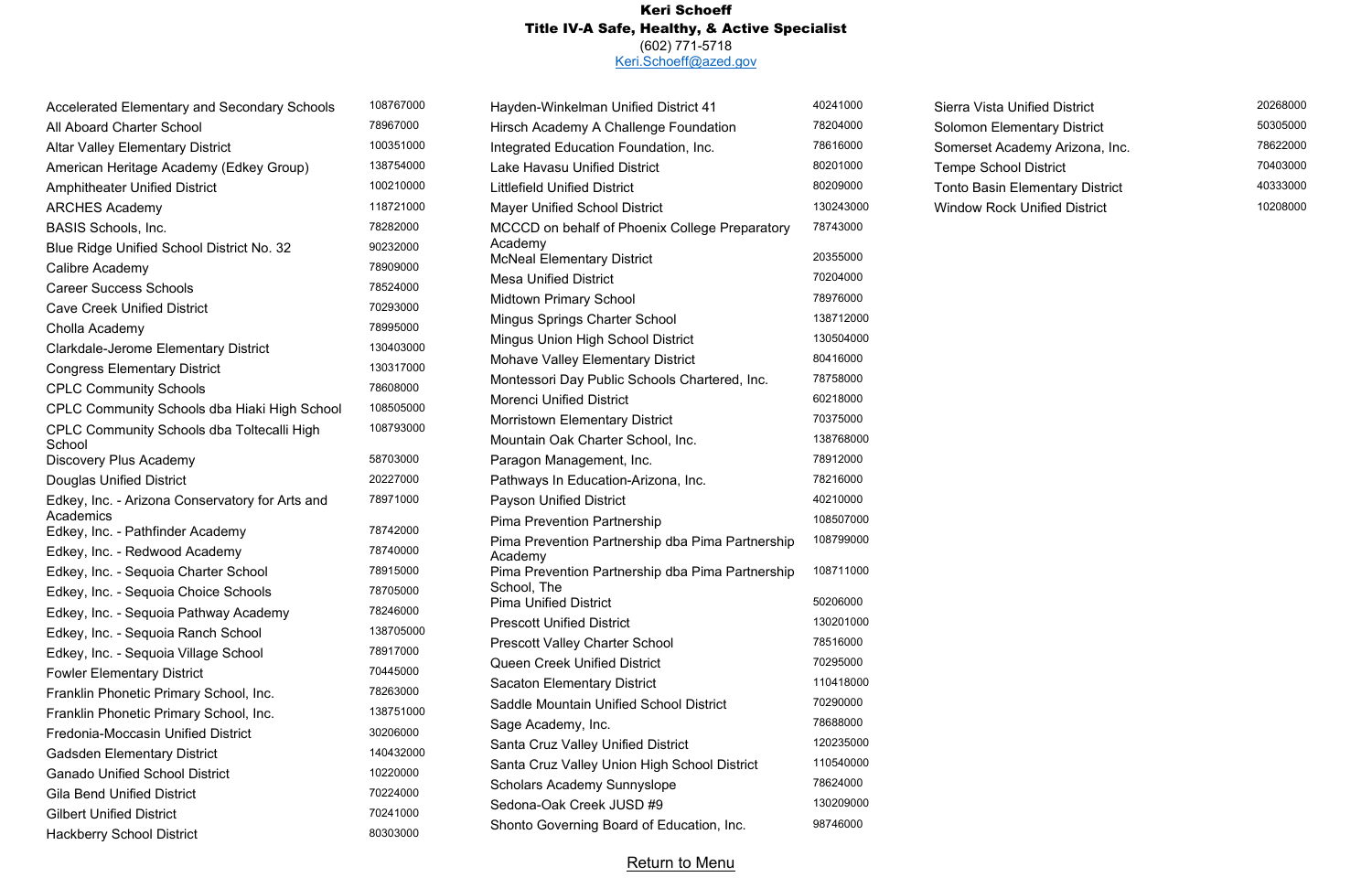#### Lilian Le ESE Technology Lead (602) 542 -7847 Lilian.Le@azed.gov

<span id="page-3-0"></span>

| A+ Charter Schools                                  | 118720000 |
|-----------------------------------------------------|-----------|
| Academy with Community Partners Inc                 | 78794000  |
| Agua Fria Union High School District                | 70516000  |
| Antelope Union High School District                 | 140550000 |
| <b>Aprender Tucson</b>                              | 108785000 |
| <b>ARCHES Academy</b>                               | 118721000 |
| Arizona Agribusiness & Equine Center Inc.           | 78707000  |
| Arizona Agribusiness & Equine Center, Inc.          | 78587000  |
| Arizona Agribusiness & Equine Center, Inc.          | 78993000  |
| Arizona Agribusiness & Equine Center, Inc.          | 138785000 |
| Arizona Autism Charter Schools, Inc.                | 78226000  |
| Arizona Connections Academy Charter School, Inc.    | 78511000  |
| <b>ASU Preparatory - South Phoenix High School</b>  | 78277000  |
| ASU Preparatory - South Phoenix Intermediate        | 78559000  |
| ASU Preparatory - South Phoenix Primary             | 78267000  |
| <b>ASU Preparatory Academy - Phoenix Elementary</b> | 78546000  |
| ASU Preparatory Academy - Phoenix High School       | 78207000  |
| ASU Preparatory Academy - Phoenix Middle School     | 78250000  |
| Az-Tec High School                                  | 148757000 |
| <b>Bicentennial Union High School District</b>      | 150576000 |
| <b>Blueprint Education</b>                          | 78745000  |
| Career Development, Inc.                            | 98745000  |
| Casa Grande Union High School District              | 110502000 |
| <b>Chandler Unified District #80</b>                | 70280000  |
| <b>Chino Valley Unified District</b>                | 130251000 |
| <b>CITY Center for Collaborative Learning</b>       | 108720000 |
| <b>Coolidge Unified District</b>                    | 110221000 |
| <b>CPLC Community Schools</b>                       | 78608000  |
| EduPreneurship, Inc.                                | 78717000  |
| <b>Espiritu Community Development Corp.</b>         | 78103000  |
| <b>Espiritu Community Development Corp.</b>         | 78711000  |
| <b>Espiritu Schools</b>                             | 78275000  |
| Excalibur Charter Schools, Inc.                     | 78901000  |
| <b>Florence Unified School District</b>             | 110201000 |
| Gem Charter School, Inc.                            | 78774000  |
| Genesis Program, Inc.                               | 78708000  |
| George Gervin Youth Center, Inc.                    | 78585000  |

| <b>Glendale Elementary District</b>                                                        | 70440000  |
|--------------------------------------------------------------------------------------------|-----------|
| <b>Heber-Overgaard Unified District</b>                                                    | 90206000  |
| <b>Heritage Elementary School</b>                                                          | 78985000  |
| Kingman Academy Of Learning                                                                | 88620000  |
| <b>Laveen Elementary District</b>                                                          | 70459000  |
| Maricopa County Community College District dba<br><b>Gateway Early College High School</b> | 78647000  |
| <b>Maricopa Unified School District</b>                                                    | 11022000  |
| <b>McNary Elementary District</b>                                                          | 10323000  |
| Mexicayotl Academy, Inc.                                                                   | 12870300  |
| Mohave Accelerated Elementary School, Inc.                                                 | 88703000  |
| <b>Mohave Accelerated Learning Center</b>                                                  | 88758000  |
| Noah Webster Schools - Mesa                                                                | 78930000  |
| Noah Webster Schools-Pima                                                                  | 78261000  |
| <b>Osborn Elementary District</b>                                                          | 70408000  |
| P.L.C. Charter Schools                                                                     | 78907000  |
| <b>Parker Unified School District</b>                                                      | 150227000 |
| Patagonia Elementary District                                                              | 12040600  |
| Patagonia Union High School District                                                       | 12052000  |
| <b>Pendergast Elementary District</b>                                                      | 70492000  |
| Pine Forest Education Association, Inc.                                                    | 38706000  |
| <b>Sanders Unified District</b>                                                            | 10218000  |
| Self Development Academy-Phoenix                                                           | 78256000  |
| Self Development Scottsdale Academy                                                        | 07869500  |
| <b>Show Low Unified District</b>                                                           | 90210000  |
| <b>Skull Valley Elementary District</b>                                                    | 13031500  |
| Skyview School, Inc.                                                                       | 138752000 |
| <b>Somerton Elementary District</b>                                                        | 140411000 |
| <b>Sonoita Elementary District</b>                                                         | 120425000 |
| Southwest Leadership Academy                                                               | 78228000  |
| <b>Stanfield Elementary District</b>                                                       | 110424000 |
| STEP UP Schools, Inc.                                                                      | 78634000  |
| The Grande Innovation Academy                                                              | 118717000 |
| Tucson International Academy, Inc.                                                         | 108714000 |
| <b>Washington Elementary School District</b>                                               | 70406000  |
| <b>Yuma Elementary District</b>                                                            | 140401000 |
| <b>Yuma Union High School District</b>                                                     | 14057000  |
|                                                                                            |           |

[Return to Menu](#page-0-0)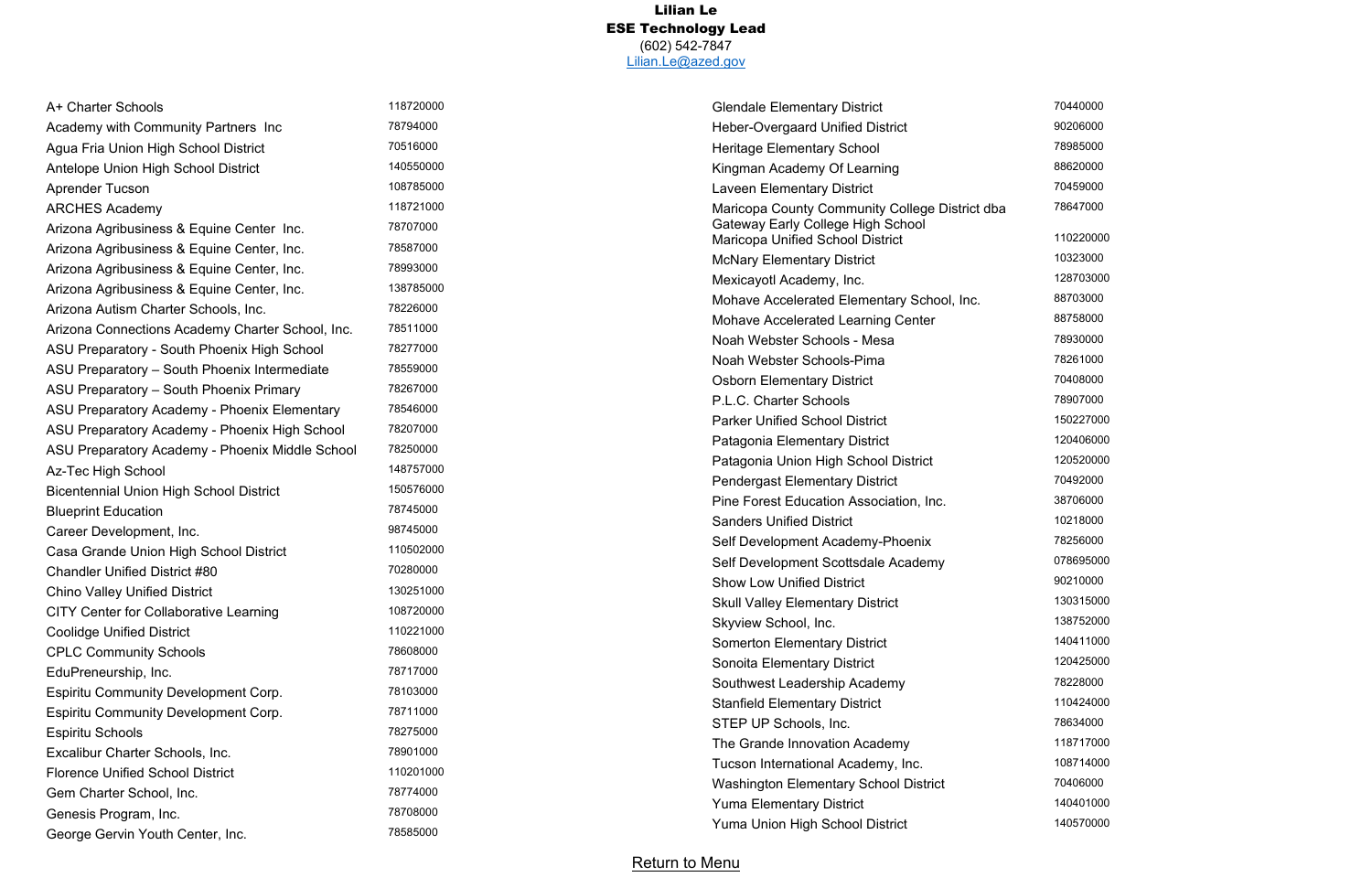# Sandra Skelton Title IV-A Program Specialist

(602) 542-4234 Sandra.Skelton@azed.gov

<span id="page-4-0"></span>

| Academy of Building Industries, Inc.                                                                     | 88704000  | Ash Fork Jo                                |
|----------------------------------------------------------------------------------------------------------|-----------|--------------------------------------------|
| <b>Aguila Elementary District</b>                                                                        | 70363000  | <b>AZ Compas</b>                           |
| AIBT Non-Profit Charter High School - Phoenix                                                            | 78793000  | <b>Bagdad Uni</b>                          |
| American Charter Schools Foundation d.b.a. Alta                                                          | 108794000 | <b>Balsz Eleme</b>                         |
| Vista High School<br>American Charter Schools Foundation d.b.a. Apache<br><b>Trail High School</b>       | 118703000 | <b>Beaver Cree</b><br><b>Bell Canyor</b>   |
| American Charter Schools Foundation d.b.a.                                                               | 78950000  | <b>Benson Uni</b>                          |
| <b>Crestview College Preparatory High Sc</b><br>American Charter Schools Foundation d.b.a. Desert        | 78947000  | <b>Bisbee Unifi</b><br><b>Bowie Unifie</b> |
| <b>Hills High School</b><br>American Charter Schools Foundation d.b.a. Estrella<br><b>High School</b>    | 78948000  | Boys & Girls<br>Academy                    |
| American Charter Schools Foundation d.b.a. Peoria                                                        | 78951000  | <b>Buckeye Ele</b>                         |
| <b>Accelerated High School</b><br>American Charter Schools Foundation d.b.a. South<br>Pointe High School | 78983000  | <b>Buckeye Ur</b><br><b>Bullhead Cit</b>   |
| American Charter Schools Foundation d.b.a. South<br><b>Ridge High School</b>                             | 78517000  | CAFA, Inc.<br>Arts Alta Me                 |
| American Charter Schools Foundation d.b.a. Sun<br><b>Valley High School</b>                              | 78953000  | CAFA, Inc.<br><b>Arts Gilbert</b>          |
| American Charter Schools Foundation d.b.a. West<br>Phoenix High School                                   | 78956000  | CAFA, Inc.<br>School                       |
| American Charter Schools Foundation dba                                                                  | 118722000 | Camelback                                  |
| <b>Ridgeview College Preparatory High School</b>                                                         | 78525000  | Camp Verd                                  |
| <b>Anthem Preparatory Academy</b>                                                                        |           | <b>Canon Elem</b>                          |
| <b>Apache Junction Unified District</b>                                                                  | 110243000 | <b>Carpe Diem</b>                          |
| Archway Classical Academy Arete                                                                          | 78247000  | Cartwright E                               |
| Archway Classical Academy Chandler                                                                       | 78597000  | <b>CASA Acad</b>                           |
| <b>Archway Classical Academy Cicero</b>                                                                  | 78248000  | Casa Grand                                 |
| <b>Archway Classical Academy Glendale</b>                                                                | 78406000  | <b>Cedar Unifie</b>                        |
| <b>Archway Classical Academy Lincoln</b>                                                                 | 78234000  | <b>Chandler Pr</b>                         |
| Archway Classical Academy North Phoenix                                                                  | 78214000  | <b>Cicero Prep</b>                         |
| Archway Classical Academy Trivium East                                                                   | 78266000  | <b>Compass H</b>                           |
| <b>Archway Classical Academy Trivium West</b>                                                            | 78595000  | Creighton E                                |
| <b>Archway Classical Academy Veritas</b>                                                                 | 78596000  | Daisy Educa                                |
| Arete Preparatory Academy (Great Hearts)                                                                 | 78527000  | Academy                                    |
| Arizona Call-a-Teen Youth Resources, Inc.                                                                | 78723000  | Daisy Educa                                |
| Arizona Community Development Corporation                                                                | 108709000 | Academy<br>Daisy Educa                     |
| Arizona Montessori Charter School at Anthem /<br>Caurus Academy, Inc                                     | 78991000  | Academy - I<br>Daisy Educa                 |
| <b>Arlington Elementary District</b>                                                                     | 70447000  | Academy E                                  |

| <b>Ash Fork Joint Unified District</b>                                   | 130231000                                                                                                                                                                                                               |
|--------------------------------------------------------------------------|-------------------------------------------------------------------------------------------------------------------------------------------------------------------------------------------------------------------------|
| AZ Compass Schools, Inc.                                                 | 78542000                                                                                                                                                                                                                |
| <b>Bagdad Unified District</b>                                           | 130220000                                                                                                                                                                                                               |
| <b>Balsz Elementary District</b>                                         | 70431000                                                                                                                                                                                                                |
| <b>Beaver Creek Elementary District</b>                                  | 130326000                                                                                                                                                                                                               |
| Bell Canyon Charter School, Inc                                          | 78972000                                                                                                                                                                                                                |
| <b>Benson Unified School District</b>                                    | 20209000                                                                                                                                                                                                                |
| <b>Bisbee Unified District</b>                                           | 20202000                                                                                                                                                                                                                |
| <b>Bowie Unified District</b>                                            | 20214000                                                                                                                                                                                                                |
| Boys & Girls Clubs of the East Valley dba Mesa Arts<br>Academy           | 78613000                                                                                                                                                                                                                |
|                                                                          | 70433000                                                                                                                                                                                                                |
|                                                                          | 70501000                                                                                                                                                                                                                |
|                                                                          | 80415000                                                                                                                                                                                                                |
| Arts Alta Mesa                                                           | 78565000                                                                                                                                                                                                                |
| CAFA, Inc. dba Learning Foundation and Performing<br><b>Arts Gilbert</b> | 78564000                                                                                                                                                                                                                |
| CAFA, Inc. dba Learning Foundation Performing Arts<br>School             | 98749000                                                                                                                                                                                                                |
| <b>Camelback Education, Inc.</b>                                         | 78959000                                                                                                                                                                                                                |
| <b>Camp Verde Unified District</b>                                       | 130228000                                                                                                                                                                                                               |
| <b>Canon Elementary District</b>                                         | 130350000                                                                                                                                                                                                               |
| Carpe Diem Collegiate High School                                        | 148761000                                                                                                                                                                                                               |
| <b>Cartwright Elementary District</b>                                    | 70483000                                                                                                                                                                                                                |
| <b>CASA Academy</b>                                                      | 78218000                                                                                                                                                                                                                |
| <b>Casa Grande Elementary District</b>                                   | 110404000                                                                                                                                                                                                               |
| <b>Cedar Unified District</b>                                            | 90225000                                                                                                                                                                                                                |
| <b>Chandler Preparatory Academy</b>                                      | 78515000                                                                                                                                                                                                                |
| Cicero Preparatory Academy                                               | 78249000                                                                                                                                                                                                                |
| Compass High School Inc.                                                 | 108788000                                                                                                                                                                                                               |
| <b>Creighton Elementary District</b>                                     | 70414000                                                                                                                                                                                                                |
| Daisy Education Corporation dba Paragon Science                          | 78544000                                                                                                                                                                                                                |
| Daisy Education Corporation dba Sonoran Science                          | 108666000                                                                                                                                                                                                               |
| Daisy Education Corporation dba Sonoran Science                          | 108502000                                                                                                                                                                                                               |
| Daisy Education Corporation dba Sonoran Science<br><b>Academy East</b>   | 108503000                                                                                                                                                                                                               |
|                                                                          | <b>Buckeye Elementary District</b><br><b>Buckeye Union High School District</b><br><b>Bullhead City School District</b><br>CAFA, Inc. dba Learning Foundation and Performing<br>Academy<br>Academy<br>Academy - Phoenix |

Daisy Educat Academy Da Daisy Educat Academy Peo Dysart Unified Ed Ahead Edge School, Edison Proje **Educational Educational** Elfrida Eleme **Eloy Element Estrella Education** Ethos Acader Flagstaff Juni Fort Huachud Glendale Uni **Globe Unified Great Expect Griffin Found** Humboldt Un **Imagine Avon Imagine Avon** Imagine Cam **Imagine Chart Imagine Chart Imagine Cool Imagine Dese Imagine Midd Imagine Midd** Imagine Prep **Imagine Prep** Imagine Prep **Imagine Super** Intelli-School Kaizen Educa Arizona Kaizen Educa

**[Return to Menu](#page-0-0)** 

| tion Corporation dba. Sonoran Science<br>เvis Monthan | 108504000 |
|-------------------------------------------------------|-----------|
| tion Corporation dba. Sonoran Science                 | 78577000  |
| oria<br>d District                                    | 70289000  |
|                                                       | 108506000 |
| l, Inc., The                                          | 108653000 |
| ct                                                    | 78573000  |
| Impact, Inc.                                          | 108717000 |
| <b>Options Foundation</b>                             | 78558000  |
| entary District                                       | 20412000  |
| tary District                                         | 110411000 |
| cational Foundation                                   | 78239000  |
| my - A Challenge Foundation Academy                   | 78254000  |
| iior Academy                                          | 38752000  |
| ca Accommodation District                             | 20100000  |
| ion High School District                              | 70505000  |
| d District                                            | 40201000  |
| tations Academy                                       | 108770000 |
| lation, Inc. The                                      | 108789000 |
| <b>nified District</b>                                | 130222000 |
| ndale Elementary, Inc.                                | 78535000  |
| ndale Middle, Inc.                                    | 78553000  |
| nelback Middle, Inc.                                  | 78531000  |
| rter Elementary at Camelback, Inc.                    | 78519000  |
| rter Elementary at Desert West, Inc.                  | 78520000  |
| lidge Elementary, Inc.                                | 78536000  |
| ert West Middle, Inc.                                 | 78532000  |
| dle at East Mesa, Inc.                                | 78521000  |
| dle at Surprise, Inc.                                 | 78522000  |
| o Coolidge, Inc.                                      | 78547000  |
| o Superstition, Inc.                                  | 78537000  |
| o Surprise, Inc.                                      | 78538000  |
| erstition Middle, Inc.                                | 78552000  |
| I, Inc.                                               | 78741000  |
| ation Foundation d.b.a. Colegio Petite                | 128704000 |
| ation Foundation dba Advance U                        | 78240000  |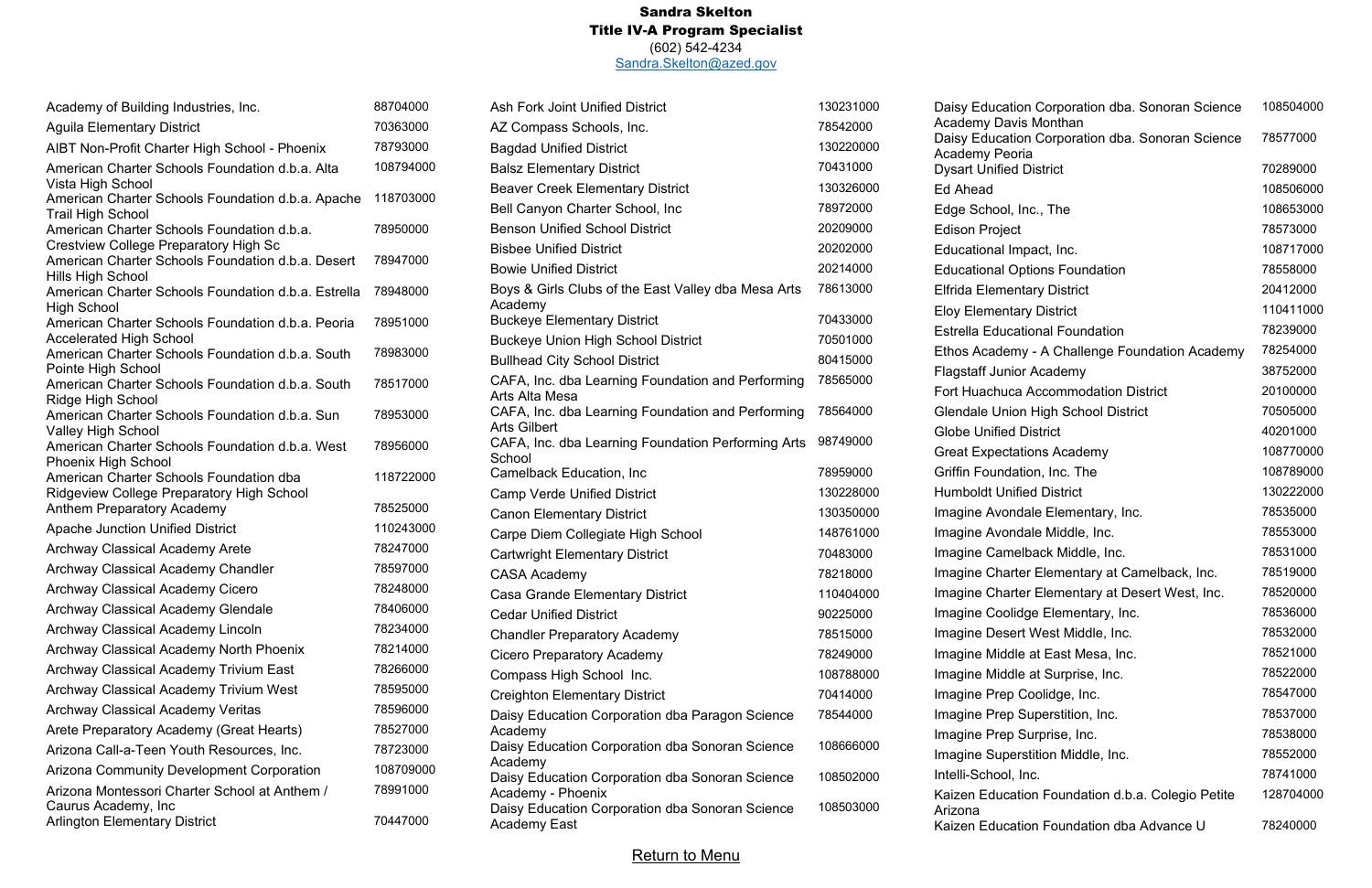#### Sandra Skelton Title IV-A Program Specialist

(602) 542-4234 Sandra.Skelton@azed.gov

| Kaizen Education Foundation dba Discover U                                         | 78230000  | <b>Paramount Education Studies Inc.</b>        |
|------------------------------------------------------------------------------------|-----------|------------------------------------------------|
| <b>Elementary School</b>                                                           |           | PAS Charter, Inc., dba Intelli-School          |
| Kaizen Education Foundation dba El Dorado High<br>School                           | 78718000  | <b>Peach Springs Unified District</b>          |
| Kaizen Education Foundation dba Gilbert Arts                                       | 78570000  | <b>Phoenix Elementary District</b>             |
| Academy                                                                            |           | <b>Pine Strawberry Elementary District</b>     |
| Kaizen Education Foundation dba Havasu                                             | 78580000  | <b>Presidio School</b>                         |
| <b>Preparatory Academy</b>                                                         | 78571000  | <b>Quartzsite Elementary District</b>          |
| Kaizen Education Foundation dba Liberty Arts<br>Academy                            |           | <b>Red Mesa Unified District</b>               |
| Kaizen Education Foundation dba Maya High School                                   | 78949000  | <b>Round Valley Unified District</b>           |
| Kaizen Education Foundation dba Mission Heights                                    | 78576000  |                                                |
| <b>Preparatory High School</b>                                                     |           | RSD Charter School, Inc.                       |
| Kaizen Education Foundation dba Skyview High                                       | 108706000 | SC Jensen Corporation, Inc. dba Intelli-School |
| School<br>Kaizen Education Foundation dba South Pointe                             | 78999000  | <b>Scholars Academy Sunnyslope</b>             |
| <b>Elementary School</b>                                                           |           | <b>Seligman Unified District</b>               |
| Kaizen Education Foundation dba South Pointe                                       | 78765000  | Skyline Gila River Schools, LLC                |
| Junior High School                                                                 |           | Skyline Schools, Inc.                          |
| Kaizen Education Foundation dba Summit High                                        | 78952000  | South Phoenix Academy                          |
| School<br>Kaizen Education Foundation dba Tempe                                    | 78954000  | South Valley Academy, Inc.                     |
| <b>Accelerated High School</b>                                                     |           | <b>Success School</b>                          |
| Kaizen Education Foundation dba Vista Grove                                        | 78567000  | <b>Sunnyside Unified District</b>              |
| <b>Preparatory Academy Elementary</b>                                              |           | <b>Synergy Public Schools</b>                  |
| Kaizen Education Foundation dba Vista Grove                                        | 78946000  | <b>Tanque Verde Unified District</b>           |
| <b>Preparatory Academy Middle School</b><br><b>Kingman Unified School District</b> | 80220000  | Telesis Center for Learning, Inc.              |
| <b>Legacy Education Group</b>                                                      | 78507000  | <b>Tempe Union High School District</b>        |
| <b>Liberty Traditional Charter School</b>                                          | 78784000  | <b>Thatcher Unified District</b>               |
| Lincoln Preparatory Academy (Great Hearts)                                         | 78235000  | The Charter Foundation, Inc.                   |
| <b>Madison Elementary District</b>                                                 | 70438000  | <b>Tombstone Unified District</b>              |
| Maryvale Preparatory Academy                                                       | 78592000  |                                                |
| <b>Mohawk Valley Elementary District</b>                                           | 140417000 | <b>Trivium Preparatory Academy</b>             |
|                                                                                    |           | <b>Tucson Preparatory School</b>               |
| Morrison Education Group, Inc.                                                     | 78556000  | <b>Tucson Unified District</b>                 |
| Morrison Education Group, Inc.                                                     | 78640000  | Vector School District, Inc.                   |
| New Horizon School for the Performing Arts                                         | 78771000  | Veritas Preparatory Academy - Great Hearts     |
| <b>New World Educational Center</b>                                                | 78760000  | <b>Whiteriver Unified District</b>             |
| <b>Nogales Unified District</b>                                                    | 120201000 | <b>Wickenburg Unified District</b>             |
| North Phoenix Preparatory Academy                                                  | 78584000  | <b>Willcox Unified District</b>                |
| North Star Charter School, Inc.                                                    | 78945000  | <b>Winslow Unified District</b>                |
| Painted Desert Demonstration Projects, Inc.                                        | 38753000  | <b>Yavapai Accommodation School District</b>   |
| <b>Paradise Valley Unified District</b>                                            | 70269000  | <b>Young Elementary District</b>               |
|                                                                                    |           |                                                |

#### **[Return to Menu](#page-0-0)**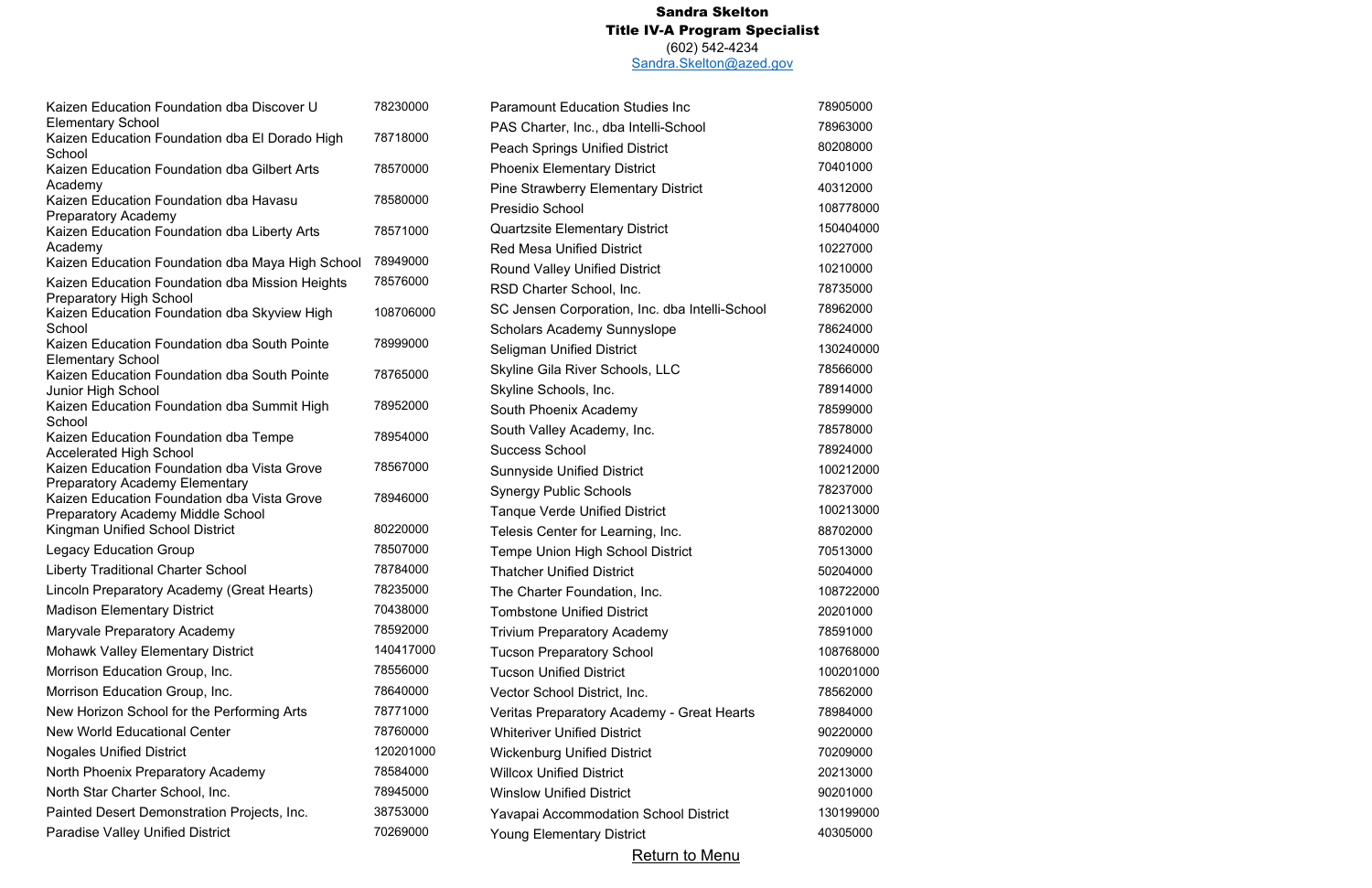#### Venesa Hernandez Title IV-A Specialist (602)542-3051 Venesa.Hernandez@azed.gov

<span id="page-6-0"></span>

| Academy of Mathematics and Science South, Inc.   | 78242000  | Integrity Education Incorporated                   | 078751000 | Math and            |
|--------------------------------------------------|-----------|----------------------------------------------------|-----------|---------------------|
| Academy of Mathematics and Science, Inc.         | 78270000  | J O Combs Unified School District                  | 110244000 | New Hori:           |
| Academy of Mathematics and Science, Inc.         | 108713000 | James Sandoval Preparatory High School             | 78928000  | Page Unit           |
| Academy of Mathematics and Science, Inc.         | 108665000 | Joseph City Unified District                       | 90202000  | <b>Painted P</b>    |
| <b>Acclaim Charter School</b>                    | 78701000  | Juniper Tree Academy                               | 148759000 | Palo Verd           |
| Acorn Montessori Charter School                  | 138760000 | <b>Kayenta Unified District</b>                    | 90227000  | Paloma <sub>S</sub> |
| <b>Ajo Unified District</b>                      | 100215000 | <b>Kyrene Elementary District</b>                  | 70428000  | Palomina            |
| Akimel O'Otham Pee Posh Charter School, Inc.     | 118706000 | La Tierra Community School, Inc                    | 138503000 | Pan-Ame             |
| <b>Alhambra Elementary District</b>              | 70468000  | Leading Edge Academy Maricopa                      | 118708000 | <b>Park View</b>    |
| American Leadership Academy, Inc.                | 78725000  | <b>Legacy Traditional Charter School</b>           | 118715000 | Pathfinde           |
| Arizona State Schools for the Deaf and the Blind | 1202000   | Legacy Traditional Charter School - Laveen Village | 78215000  | <b>PEAK Scl</b>     |
| Center for Academic Success, Inc.                | 28750000  | Legacy Traditional Charter School - Maricopa       | 118719000 | Pearce El           |
| Challenge School, Inc.                           | 78772000  | Legacy Traditional Charter Schools - Casa Grande   | 118718000 | Peoria Ur           |
| <b>Concho Elementary District</b>                | 10306000  | Legacy Traditional School - Avondale               | 78416000  | <b>Phoenix S</b>    |
| Cortez Park Charter Middle School, Inc.          | 78975000  | Legacy Traditional School - Chandler               | 78417000  | Phoenix L           |
| <b>Cottonwood-Oak Creek Elementary District</b>  | 130406000 | Legacy Traditional School - Deer Valley            | 78642000  | Picacho E           |
| <b>Country Gardens Charter Schools</b>           | 78513000  | Legacy Traditional School - East Mesa              | 78413000  | Pima Cou            |
| Deer Valley Unified District                     | 70297000  | Legacy Traditional School - East Tucson            | 108603000 | Pinon Uni           |
| <b>Desert Heights Charter Schools</b>            | 78621000  | Legacy Traditional School - Gilbert                | 78229000  | <b>Pioneer P</b>    |
| <b>Desert Star Academy</b>                       | 88705000  | Legacy Traditional School - Glendale               | 78408000  | Pomerene            |
| Destiny School, Inc.                             | 48701000  | Legacy Traditional School - Goodyear               | 78635000  | <b>Premier C</b>    |
| Double Adobe Elementary District                 | 20345000  | Legacy Traditional School - Mesa                   | 78641000  | Ridgeline           |
| <b>Duncan Unified District</b>                   | 60202000  | Legacy Traditional School - North Chandler         | 78409000  | Rosefield           |
| East Mesa Charter Elementary School, Inc.        | 78509000  | Legacy Traditional School - North Phoenix          | 78637000  | Safford U           |
| <b>Empower College Prep</b>                      | 78401000  | Legacy Traditional School - Northwest Tucson       | 108414000 | Sahuarita           |
| <b>Flagstaff Unified District</b>                | 30201000  | Legacy Traditional School - Peoria                 | 78407000  | Salome C            |
| <b>Flowing Wells Unified District</b>            | 100208000 | Legacy Traditional School - Phoenix                | 78415000  | <b>Salt River</b>   |
| <b>Fort Thomas Unified District</b>              | 50207000  | <b>Legacy Traditional School - Surprise</b>        | 78274000  | San Carlo           |
| <b>Fountain Hills Unified District</b>           | 70298000  | Legacy Traditional School - West Surprise          | 78636000  | San Simo            |
| Friendly House, Inc.                             | 78611000  | <b>Liberty Elementary District</b>                 | 70425000  | San Tan I           |
| <b>Grand Canyon Unified District</b>             | 30204000  | <b>Littleton Elementary District</b>               | 70465000  | Santa Cru           |
| <b>Highland Free School</b>                      | 108775000 | <b>Madison Highland Prep</b>                       | 78219000  | Sedona C            |
| <b>Highland Prep</b>                             | 78244000  | <b>Maine Consolidated School District</b>          | 30310000  | St Johns            |
| <b>Higley Unified School District</b>            | 70260000  | <b>Mammoth-San Manuel Unified District</b>         | 110208000 | Superior I          |
| <b>Holbrook Unified District</b>                 | 90203000  | <b>Marana Unified District</b>                     | 100206000 | <b>The Paide</b>    |
| <b>Hyder Elementary District</b>                 | 140416000 | <b>Maricopa County Regional District</b>           | 70199000  | <b>Think Thr</b>    |
| Incito Schools                                   | 78210000  | Masada Charter School, Inc.                        | 88759000  | Tolleson I          |

#### [Return to Menu](#page-0-0)

Science Success Academy, Inc. 108798000 zon High School, Inc. **78617000** Page United District 30208000 Pony Ranch Charter School 138756000 de Elementary District **1986** and 10449000 Paloma School District **Access 100 and 2012** 70394000 exteed as Elementary District 20349000 rican Elementary Charter **78940000** v School, Inc. 2008 2009 2010 2020 2030 2040 2050 2060 2071 2080 2090 2091 2092 20 Pather School Foundation 78792000 Peak School Inc., The 38702000 Pearce Elementary District 20422000 Perified School District **Properties 1000** and 70211000 School of Academic Excellence The 78776000 Union High School District 70510000 **Philosopherical Elementary District 110433000** anty 108601000 and 108601000 and 108601000 and 108601000 and 108601000 and 108601 Pinon United District **Prince 100204000** Preparatory School 78550000 e Elementary District 20364000 Premier High School 78939000 Ridgeline Academy, Inc. 78609000 Charter Elementary School, Inc. 78508000 Inified District 60201000 Unified District 100230000 Consolidated Elementary District 150430000 Pima-Maricopa Community Schools 78656000 San Unified District **100220000** on Unified District 20218000 Montessori School, Inc. 78539000 uz Valley Opportunities in Education, Inc. 128726000 Charter School, Inc. 138708000 Unified District 10201000 Unified School District 110215000 eia Academies, Inc 78206000 The Through Academy Through Academy 78411000 Elementary District 70417000